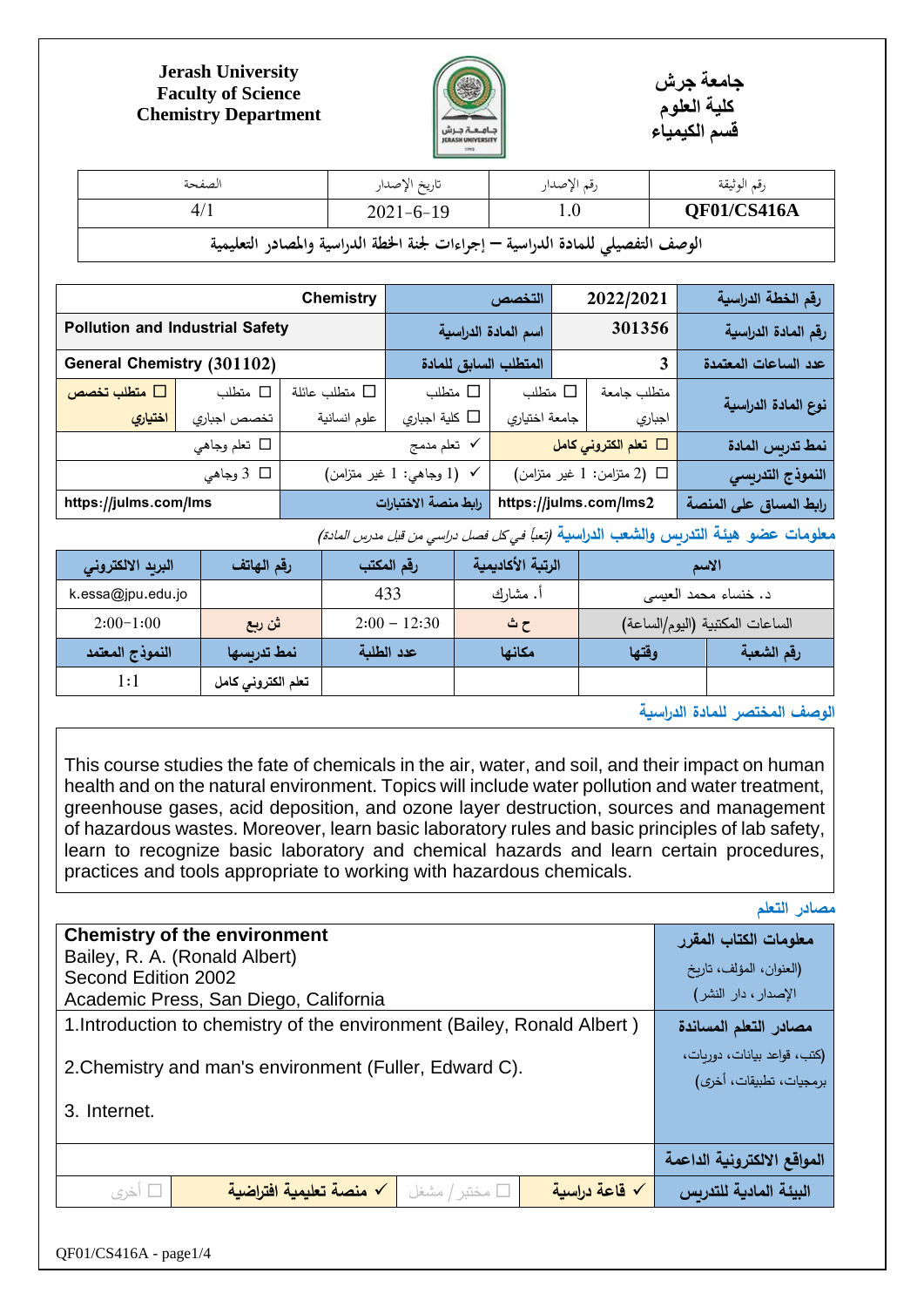|                                   | مخرجات تعلم المادة الدراسية<br>(K= Knowledge, S= Skills, C= Competences)                                                                      |                |
|-----------------------------------|-----------------------------------------------------------------------------------------------------------------------------------------------|----------------|
| رمز مخرج تعلم<br>البرنامج المرتبط | مخرجات تعلم المادة                                                                                                                            | الرقم          |
|                                   | المعرفة                                                                                                                                       |                |
|                                   | Know what are pollutants, the main types of environmental pollution, its<br>$\blacksquare$<br>sources and effects.                            | K1             |
|                                   | Understand the chemistry and effects of acid rain.<br>$\blacksquare$                                                                          | K <sub>2</sub> |
|                                   | Understand the properties and chemistry of greenhouse gases.<br>$\blacksquare$                                                                | K <sub>3</sub> |
|                                   | <b>Wastewater treatment.</b><br>$\blacksquare$                                                                                                | K4             |
|                                   | Know the biological effects of and permissible exposures to certain<br>$\blacksquare$<br>chemicals.                                           |                |
|                                   | المهارات                                                                                                                                      |                |
|                                   | Global warming and its effects.<br>$\blacksquare$                                                                                             | S <sub>1</sub> |
|                                   | Ozone layer and its functions. Depletion of ozone layer and its implications.<br>$\blacksquare$                                               | S <sub>2</sub> |
|                                   | Become familiar with the Safety Ethic.<br>$\blacksquare$                                                                                      | S <sub>3</sub> |
|                                   | Learn to access and interpret materials safety data sheets (MSDSs). Learn the<br>vocabulary, signs, labels of chemical and laboratory safety. | S <sub>4</sub> |
|                                   | Understand the physical nature of specific laboratory hazards.<br>$\blacksquare$                                                              | S <sub>5</sub> |
|                                   | Learn certain safety precaution techniques. Learn emergency and incident<br>$\blacksquare$<br>reporting procedures.                           | S <sub>6</sub> |
|                                   | الكفايات                                                                                                                                      |                |
|                                   | List the major sources of water, air and soil pollutants.<br>$\blacksquare$                                                                   | C <sub>1</sub> |
|                                   | describe the effects on water due to organic materials, plant nutrients and<br>$\blacksquare$<br>toxic, physical and biological pollutants.   | C <sub>2</sub> |
|                                   | list the main diseases caused by microorganisms that can be carried by<br>٠.<br>water.                                                        | C <sub>3</sub> |
|                                   | Understand common chemical exposure routes, LD50 values, distinguish<br>acute and chronic exposures.                                          | C <sub>4</sub> |

## **آليات التقييم المباشر لنتاجات التعلم**

| التعلم الوجاهي | التعلم المدمج | التعلم الالكتروني | نوع التقييم/ نمط التعلم          |
|----------------|---------------|-------------------|----------------------------------|
| %20            |               |                   | امتحان أول                       |
| %20            | %20           | %30               | امتحان ثاني/ منتصف الفصل         |
| %10            | %10           | %0                | المشاركة                         |
|                | %30           | %30               | اللقاءات التفاعلية غير المتزامنة |
| %50            | %40           | %40               | الامتحان النهائي                 |

اللقاءات التفاعلية غير التزامنية هي األنشطة والمهام والمشاريع والواجبات واألبحاث والعمل ضمن مجموعات طالبية...الخ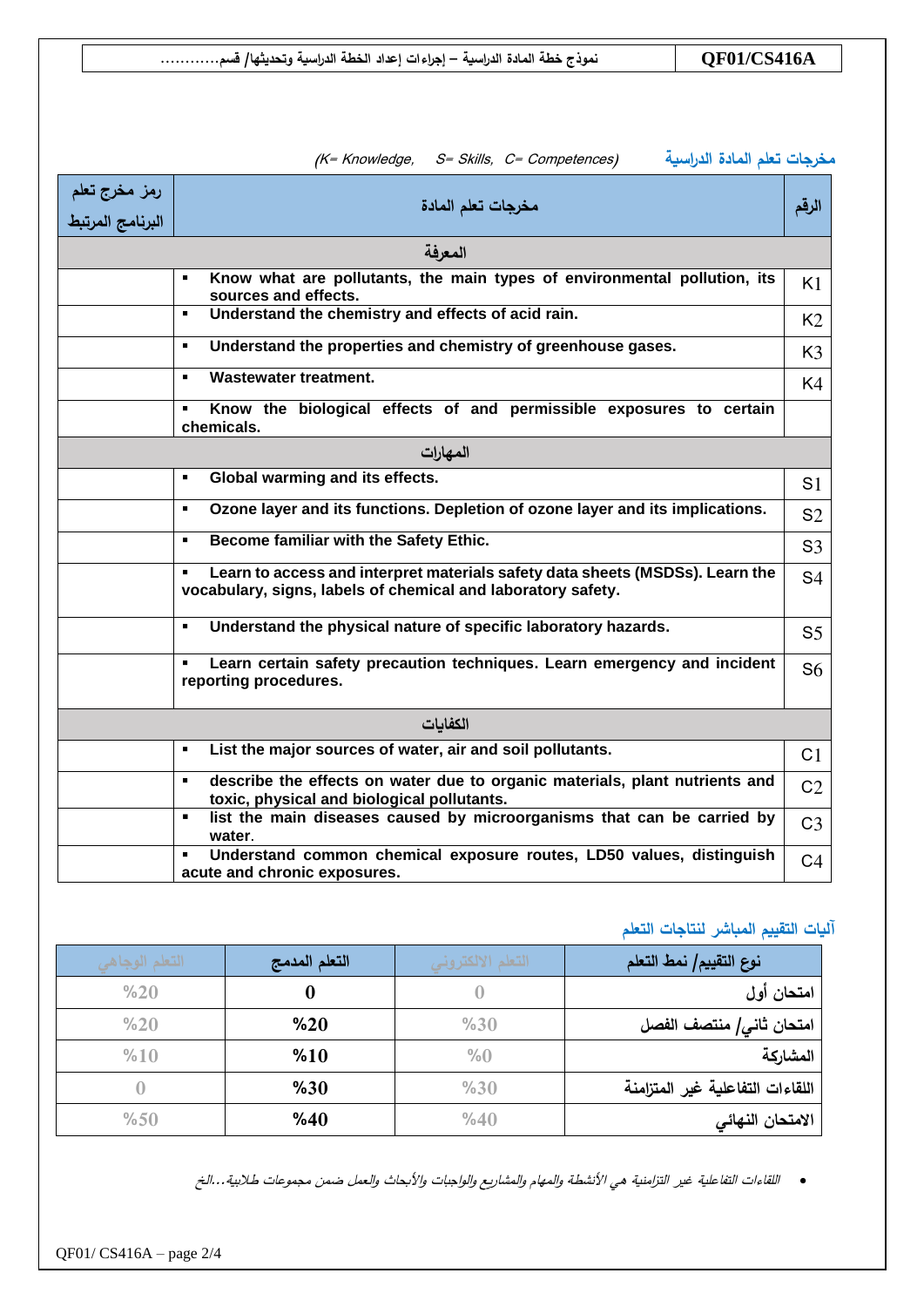|  | <b>QF01/CS416A</b><br>نموذج خطة المادة الدراسية – إجراءات إعداد الخطة الدراسية وتحديثها/ قسم |  |
|--|----------------------------------------------------------------------------------------------|--|
|--|----------------------------------------------------------------------------------------------|--|

**جدول اللقاءات المتزامنة / الوجاهية وموضوعاتها**

| المرجع**                | أسلوب التعلم* | الموضوع                                 | الأسبوع |
|-------------------------|---------------|-----------------------------------------|---------|
| Text book, Chapter 1    |               | Introduction to                         | 1       |
| recorded lecture        |               | environmental chemistry                 |         |
| Text book, Chapter 2,6  |               | Air pollution                           |         |
| recorded lecture        |               |                                         | 2,3     |
| Text book, Chapter 11   |               | <b>Acid deposition</b>                  |         |
| recorded lecture        |               |                                         | 4,5     |
| Text book, Chapter 3    |               | <b>Greenhouse effect</b>                |         |
| recorded lecture        |               |                                         | 6       |
| Text book, Chapter 5    |               | <b>Ozone depletion</b>                  |         |
| recorded lecture        |               |                                         | 7,8     |
| Text book, Chapter 5    |               |                                         | 9       |
| recorded lecture        |               | <b>Smog</b>                             |         |
| Text book, Chapter 3,10 |               | Dissolved oxygen in water               |         |
| recorded lecture        |               |                                         | 10      |
| Text book, Chapter 9,11 |               | <b>Water pollution and</b><br>treatment |         |
| recorded lecture        |               |                                         | 11,12   |
| Text book, Chapter 12   |               |                                         | 13      |
| recorded lecture        |               | Soil                                    |         |
| Text book, Chapter 16   |               |                                         |         |
| recorded lecture        |               | <b>Waste</b>                            | 14      |
| Text book, Chapter 4,5  |               |                                         | 15      |
| recorded lecture        |               | Photochemistry                          |         |
| Text book, Chapter      |               | <b>Green chemistry</b>                  | 16      |
| recorded lecture video  |               |                                         |         |
|                         |               | Final exam                              |         |

\* اساليب التعلم: محاضرة، تعلم معكوس، تعلم من خالل المشاريع، تعلم من خالل حل المشكالت، تعلم تشاركي ... الخ.

\*\* المرجع: صفحات في كتاب، قاعدة بيانات، محاضرة مسجلة، محتوى على منصة التعلم االلكتروني، فيديو، موقع...الخ

جدول اللقاءات التفاعلية غير المتزامنة *(في حال التعلم الالكتروني والتعلم المدمج)* 

| طربقة التسليم          | المراجع | المصمه              | الأسبوع |
|------------------------|---------|---------------------|---------|
| https://julms.com/lms2 |         | <b>Short Report</b> |         |